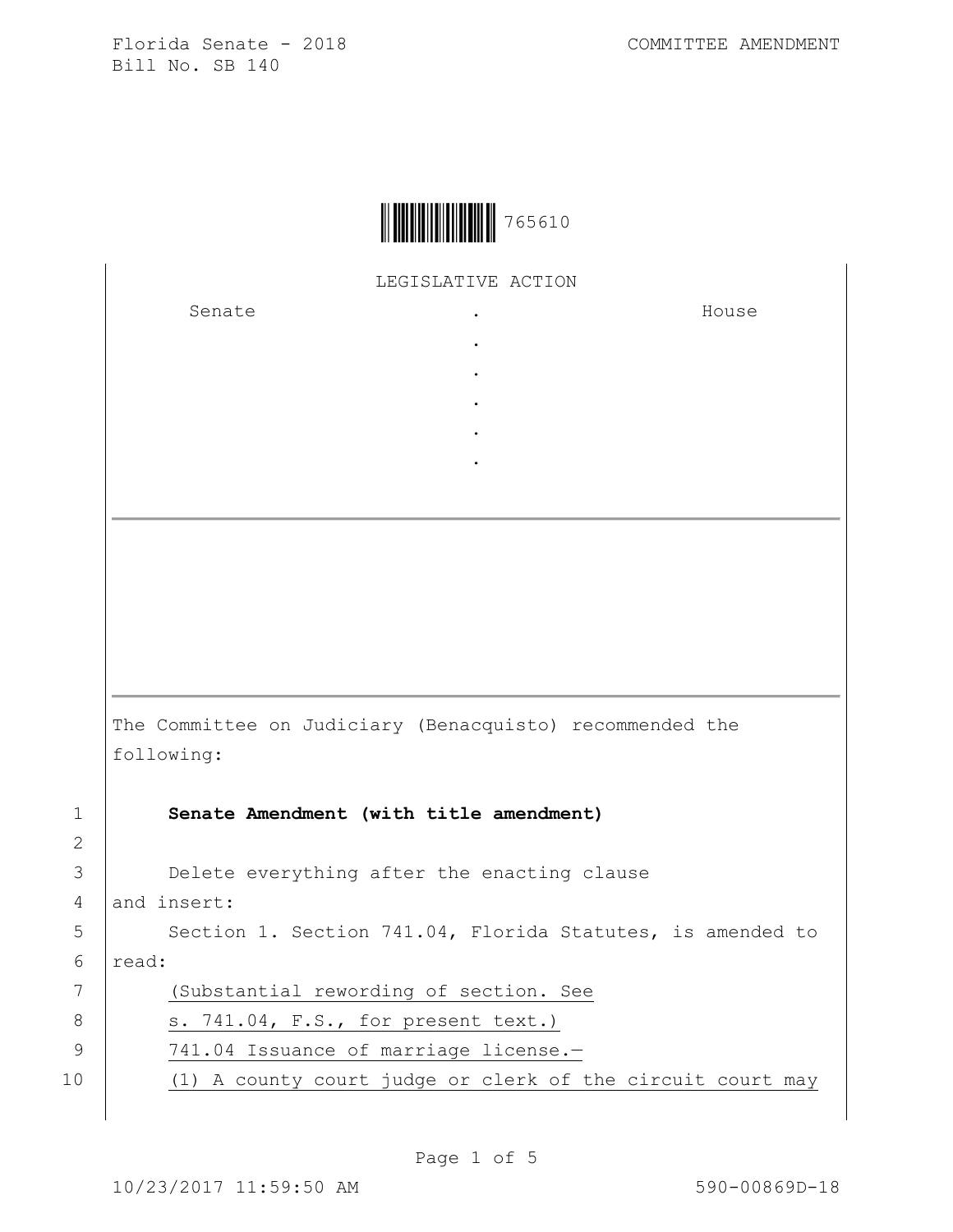**│ │ │ │ │ │ │ │ │ │ │ │ │ │ │ │ │** 765610

| 11 | not issue a license to marry to any person younger than 18 years |
|----|------------------------------------------------------------------|
| 12 | of age.                                                          |
| 13 | (2) A county court judge or clerk of the circuit court may       |
| 14 | not issue a license to marry until the parties to the marriage   |
| 15 | file with the county court judge or clerk of the court a written |
| 16 | and signed affidavit, made and subscribed before a person        |
| 17 | authorized by law to administer an oath, which provides:         |
| 18 | (a) The social security number or any other available            |
| 19 | identification number for each person.                           |
| 20 | (b) The respective ages of the parties.                          |
| 21 | (3) The submission of social security numbers as provided        |
| 22 | in this section is intended to support the federal Personal      |
| 23 | Responsibility and Work Opportunity Reconciliation Act of 1996.  |
| 24 | The state has a compelling interest in promoting not only        |
| 25 | marriage, but also responsible parenting, which may include the  |
| 26 | payment of child support. Any person who has been issued a       |
| 27 | social security number shall provide that number in satisfying   |
| 28 | the requirement in subsection (2). Social security numbers or    |
| 29 | other identification numbers obtained under this section may be  |
| 30 | used only for the purposes of administration in Title IV-D child |
| 31 | support enforcement cases.                                       |
| 32 | (a) Any person who is not a citizen of the United States         |
| 33 | may provide either a social security number or an alien          |
| 34 | registration number issued by the United States Bureau of        |
| 35 | Citizenship and Immigration Services.                            |
| 36 | (b) Any person who is not a citizen of the United States         |
| 37 | and who has not been issued a social security number or an alien |
| 38 | registration number is encouraged to provide another form of     |
| 39 | identification.                                                  |
|    |                                                                  |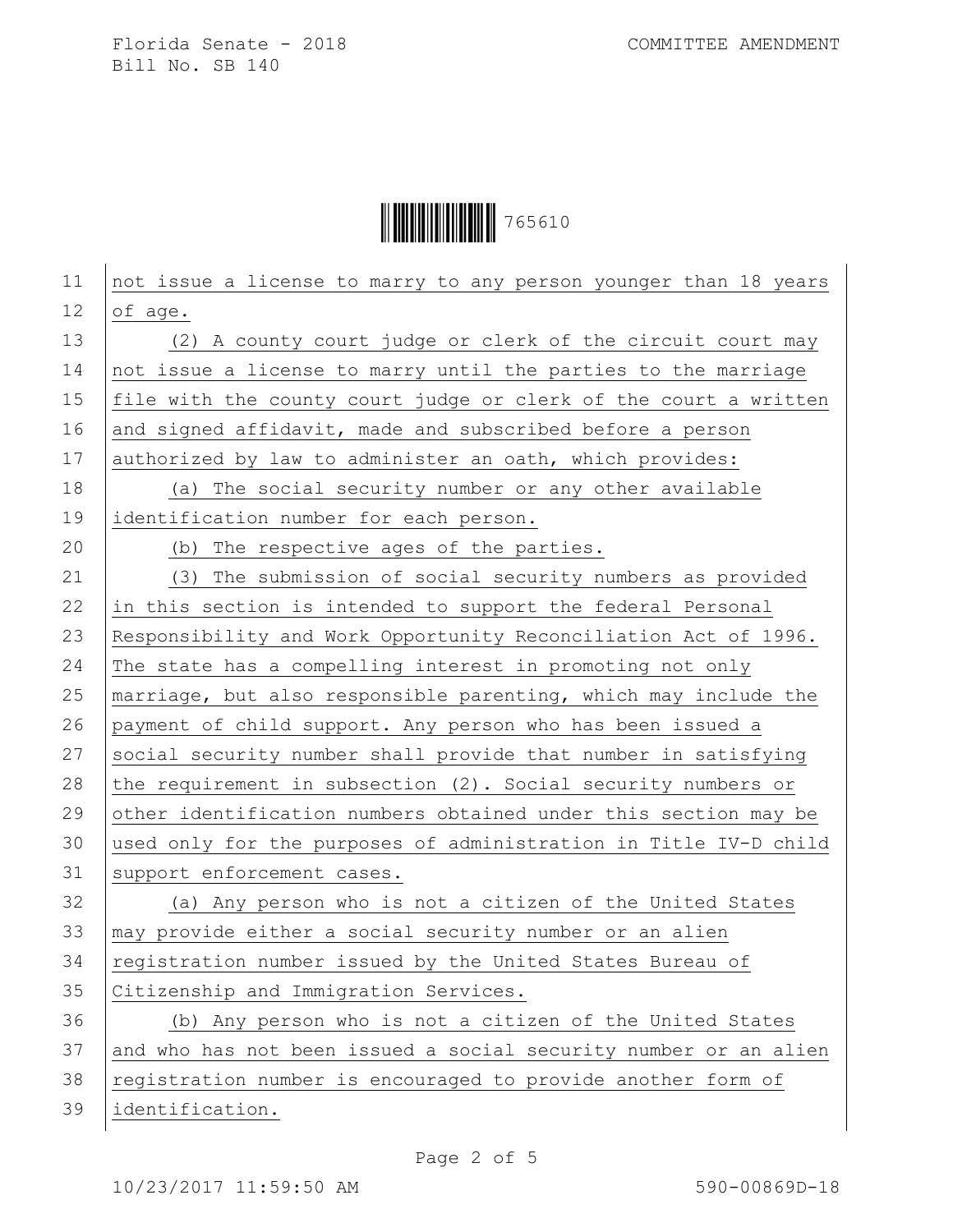**│││││││││││││** 765610

 This subsection does not prohibit a county court judge or clerk of the circuit court from issuing a marriage license to individuals who are not citizens of the United States if one or both of them are unable to provide a social security number, an alien registration number, or another identification number. (4) A county court judge or clerk of the circuit court may not issue a license for the marriage of any person unless the county court judge or clerk of the circuit court is first presented with both of the following: (a) A written statement, signed by both parties, which 51 specifies whether the parties, individually or together, have 52 completed a premarital preparation course. (b) A written statement that verifies that both parties have obtained and read or otherwise accessed the information contained in the handbook or other electronic media presentation 56 of the rights and responsibilities of parties to a marriage 57 specified in s. 741.0306. (5) If a couple does not submit to the clerk of the circuit court valid certificates of completion of a premarital preparation course, the clerk shall delay the effective date of 61 the marriage license by 3 days from the date of application, and 62 the effective date must be printed on the marriage license in bold type. If a couple submits valid certificates of completion  $\circ$  of a premarital preparation course, the effective date of the marriage license may not be delayed. The clerk shall grant exceptions to the delayed effective date requirement to non- Florida residents and to couples asserting hardship. Marriage license fee waivers are available to all eligible couples. A

Page 3 of 5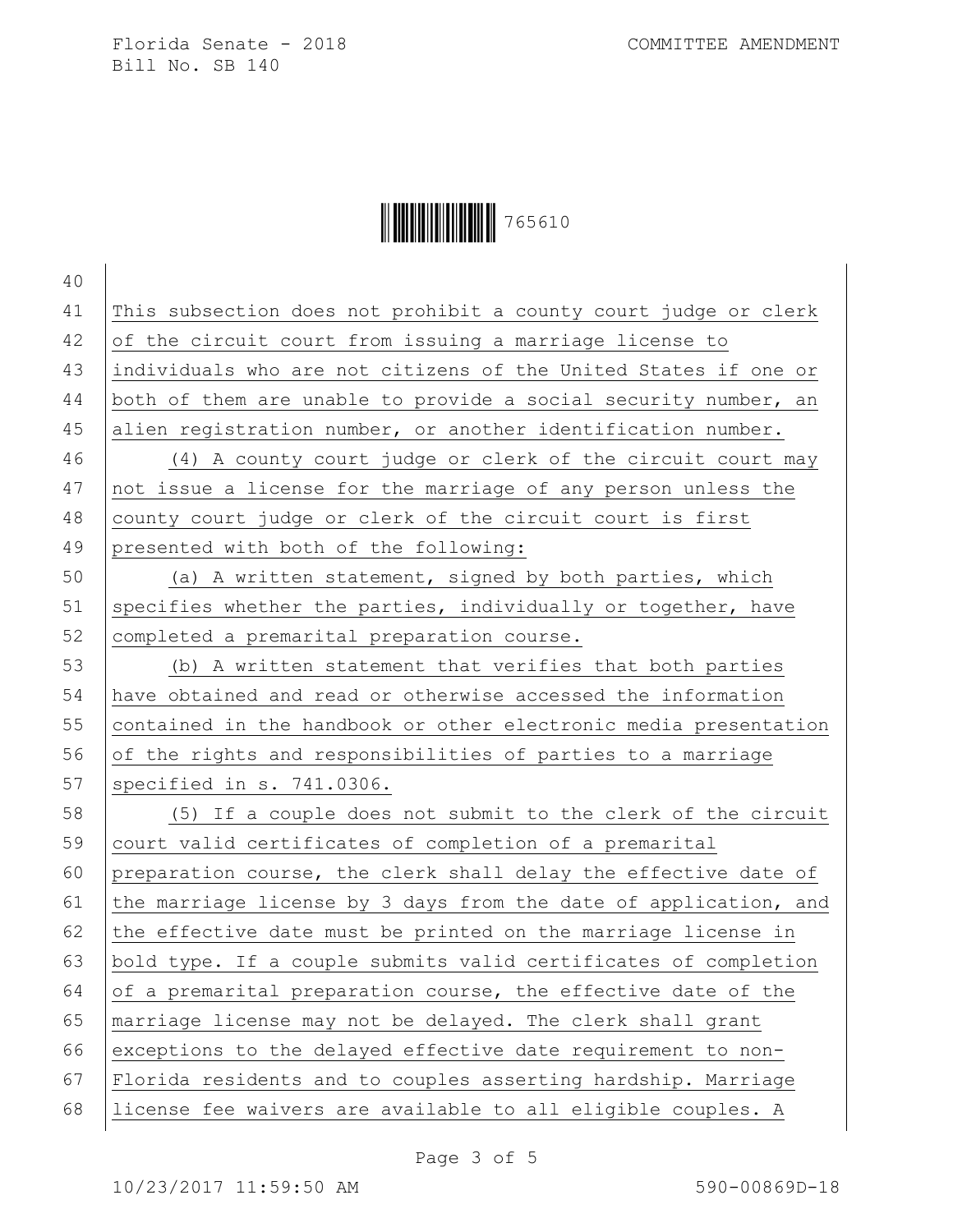**│ │ │ │ │ │ │ │ │ │ │ │ │ │ │ │ │** 765610

| 69 | county court judge issuing a marriage license may waive the     |
|----|-----------------------------------------------------------------|
| 70 | delayed effective date requirement for Florida residents who    |
| 71 | demonstrate good cause.                                         |
| 72 | Section 2. Section 741.0405, Florida Statutes, is repealed.     |
| 73 | Section 3. Section 741.05, Florida Statutes, is amended to      |
| 74 | read:                                                           |
| 75 | 741.05 Penalty for violation of ss. 741.03, 741.04(2)           |
| 76 | 741.04(1). Any county court judge, clerk of the circuit court,  |
| 77 | or other person who violates shall violate any provision of ss. |
| 78 | 741.03 and 741.04(2) commits 741.04(1) shall be guilty of a     |
| 79 | misdemeanor of the first degree, punishable as provided in s.   |
| 80 | 775.082 or s. 775.083.                                          |
| 81 | Section 4. This act shall take effect July 1, 2018.             |
| 82 |                                                                 |
| 83 | ================= T I T L E A M E N D M E N T ============      |
| 84 | And the title is amended as follows:                            |
| 85 | Delete everything before the enacting clause                    |
| 86 | and insert:                                                     |
| 87 | A bill to be entitled                                           |
| 88 | An act relating to marriage licenses; amending s.               |
| 89 | 741.04, F.S.; providing that a marriage license may             |
| 90 | not be issued to a person under the age of 18 years;            |
| 91 | requiring parties to a marriage to file a written and           |
| 92 | signed affidavit with the county court judge or clerk           |
| 93 | of the circuit court before the judge or clerk may              |
| 94 | issue a marriage license; requiring such affidavit to           |
| 95 | include certain information; providing legislative              |
| 96 | intent; requiring each party to a marriage to provide           |
| 97 | his or her social security number or an alien                   |

Page 4 of 5